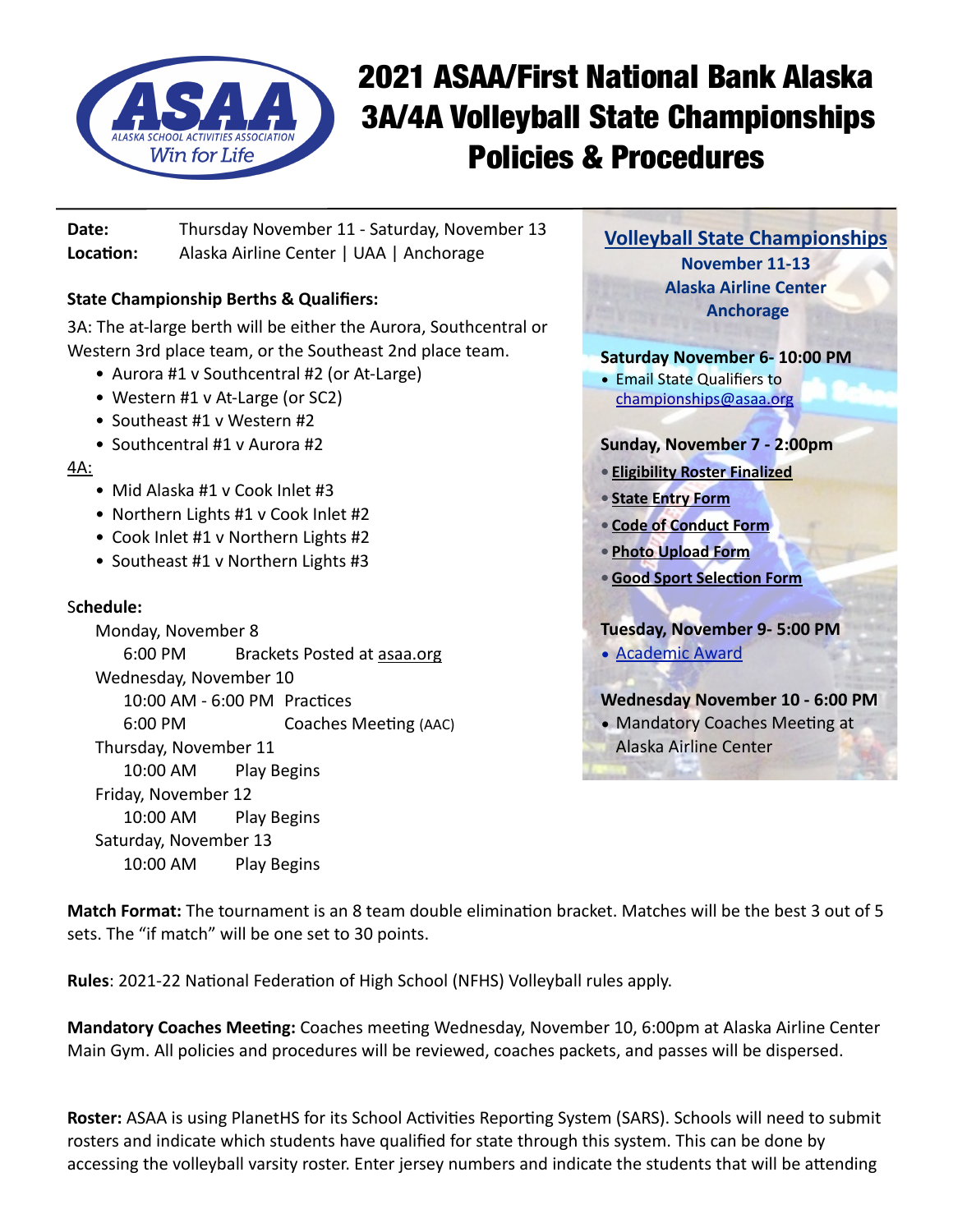#### 2021 3A/4A VOLLEYBALL POLICIES & PROCEDURES

state. Teams may have up to 14 players on the roster and in uniform. A copy of the submitted roster will be included in the coaches packet. Coaches must verify their official roster at the coaches meeting. Following the coaches meeting, NO CHANGES to roster personnel may be made. If jersey numbers change, coaches must notify scorekeepers and officials. Rosters are due by 2pm on Sunday November 7th.

**Entry Form: T**he State Championship Volleyball Entry Form must be filled out and submitted on line by 2pm on Sunday November 7th.

#### **Tournament Requirements:** Due to COVID-19 the following are required

- All participants must obtain pre-participation COVID testing and submit verification. (See ASAA pre-participation testing)
- Masks or face coverings are required for all individuals attending the tournament. Athletes may remove their mask when they are competing on the court.

**Practice Times:** Wednesday practice times will be for one hour. Beginning Monday November 8th you may contact Sandi Wagner [sandi@asaa.org](mailto:sandi@asaa.org) to schedule a practice time.

**Bench Area:** The bench area is for participants in uniform, managers and coaches only. The maximum number of individuals on the bench is 21 (6 on the floor, 15 on the bench). All individuals must be wearing their pass or be in uniform. Due to safety concerns only individuals 7th grade age or above may be in the team area during competition. Please clean up the bench area after your game.

**Water:** All participants must bring their own water bottles that are labeled and filled

**Results:** All results will be posted online as soon as possible during or following the events each day. Access will be on the Volleyball section of the asaa.org website.

**Medical:** Orthopedic Physicians Alaska (OPA) is the official ASAA State Championships Medical provider. They will be onsite during the entire championship tournament to help provide medical help for injuries. Each team must provide all their own materials and supplies - including tape - if athletes are going to be taped. ASAA's official concussion protocol supervision team is OPA. OPA will run their tests on athletes with suspected concussions and if they conclude there is a suspected concussion, that player will not be able to return to play without going through the concussion return to play protocol. Team doctors, physicians, etc will not be able to over rule an OPA suspected concussion case, ASAA will be taking the OPA's conclusion.

#### **Passes:**

Coaches: Only certified coaches listed on the School Activities Reporting System (SARS) will receive a pass. Coaches must have on their person the pass while on the bench. If not the school will be fined \$25. Participants: Passes will be based on submitted rosters. Managers should be included on the roster. All participants must be in uniform or have their pass with them while on the bench. If not the school will be fined \$10.

Administration: Each school will be provided one pass for attending administrators. The administrator should check in with an ASAA staff member upon arrival to receive a pass.

**Molten Scholarship:** Molten is offering a \$500 scholarship for a senior participating in the state championship tournament. It is based on academics, citizenship and involvement in activities. The nomination form will be in the coaches packet at the coaches meeting